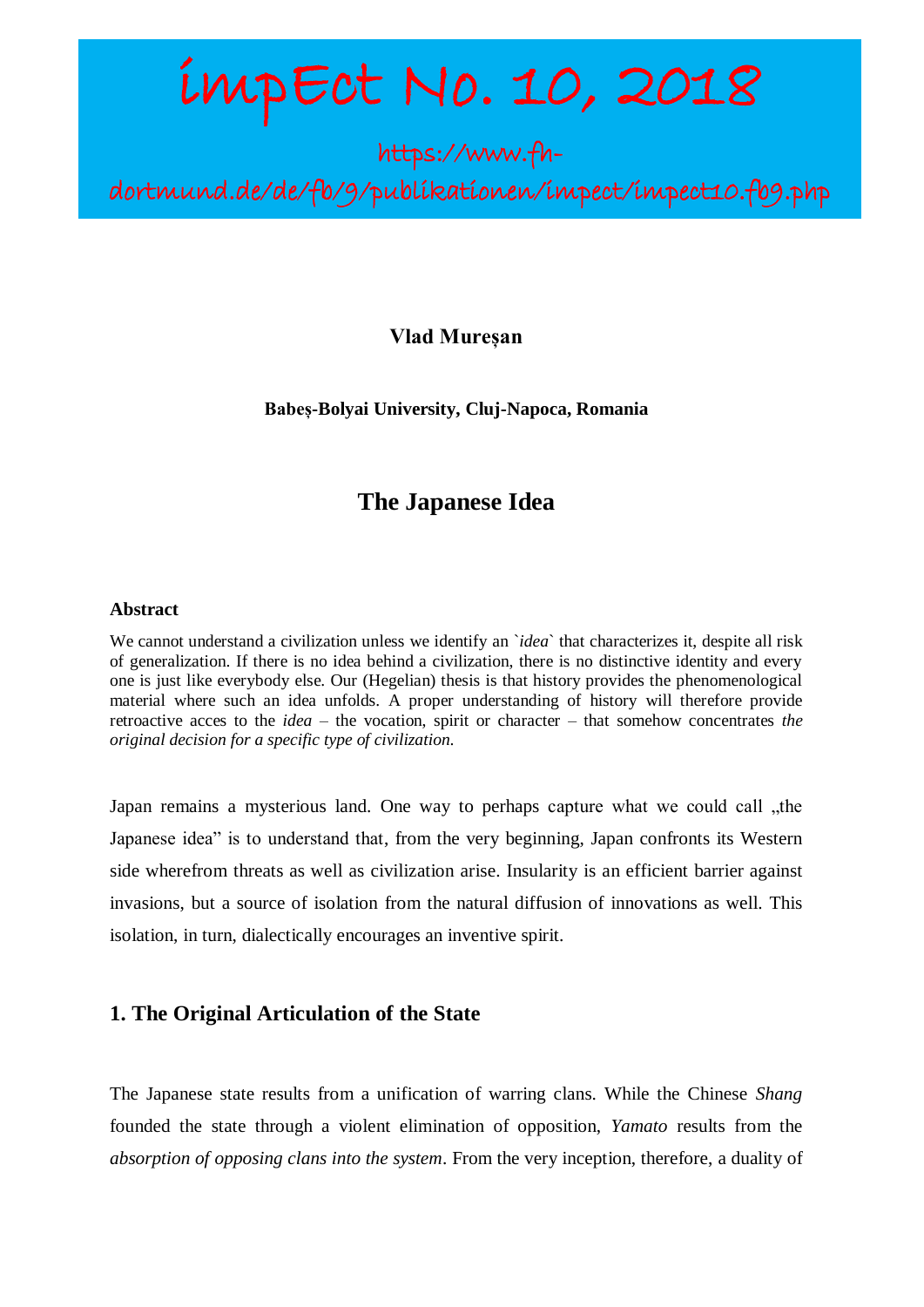forces is legitimized. This original opposition is archetypal for the entire subsequent Japanese history. It opposed partisans of the opening to the partisans of isolation. The former endeavor to model Japan on a Chinese-inspired imperial Buddhism. The later accuse a `blasphemy and insolent defiance of ancient tutelary *Shinto* gods<sup>1</sup>. The first Constitution was therefore a religious and political compromise with a centralized Government inspired by the Chinese imperial architecture. Japan emerges as a *Shinto-Buddhist* synthesis where the state is predominantly *Buddhist*, while society remains predominantly *Shinto*. The *Shinto* establishes the divine origin of the Emperor as well the consanguinity of the emperor with the Nippon people. The Emperor is thus intercessor and Great Priest. Mythical genealogy fuses with historical genealogy. Thus, even if the imperial institutions are reinforced in a Chinese vein, the Emperor himself embodies the Nippon nation – the imitation only serves to reinforce one's own identity.

The systematic *sinicization* (sinification) of Japan culminates in the attempt to centralize the Government by imperial decree. The *Taika Reform* (645) establishes imperial absolutism by the instoration of state control over all land and peoples. Just like in the Chinese model, land would be periodically attributed by the state bureaucracy. This was a blow to local landlords and to the emerging feudal relations. Local hereditary aristocracies are subverted by Government functionaries. In a Nippon language, the centralist reform converted *shoen* (private domains) into *handen* (state-distributed domains). The Court imposes itself as an instance of last resort and people are subjected to state fiscal control.

## **2. The** *Heian* **"Revolution"**

**.** 

But as soon as the centralized system triumphed in the grounding of the Nara capital, the construction of the imperial palace and the *Todaij* temple, the germs of dissolution already appear. Firstly, the combination of high taxes and low stimulation entailed a generalized flight from the land. Practically the existence of a minimal `fiscal competition` and people's refusal to adapt brings the centralized system down. Secondly, the population growth combined with Japan's scarce cultivable land persuaded imperial authorities to encourage individual deforestation. This was the proper solution. However, it undermined the system of authoritarian repartition of land.

<sup>1</sup> Vadime & Danielle Elisséeff , *Civilizația japoneză*, Ed. Meridiane, 1996, pg. 33.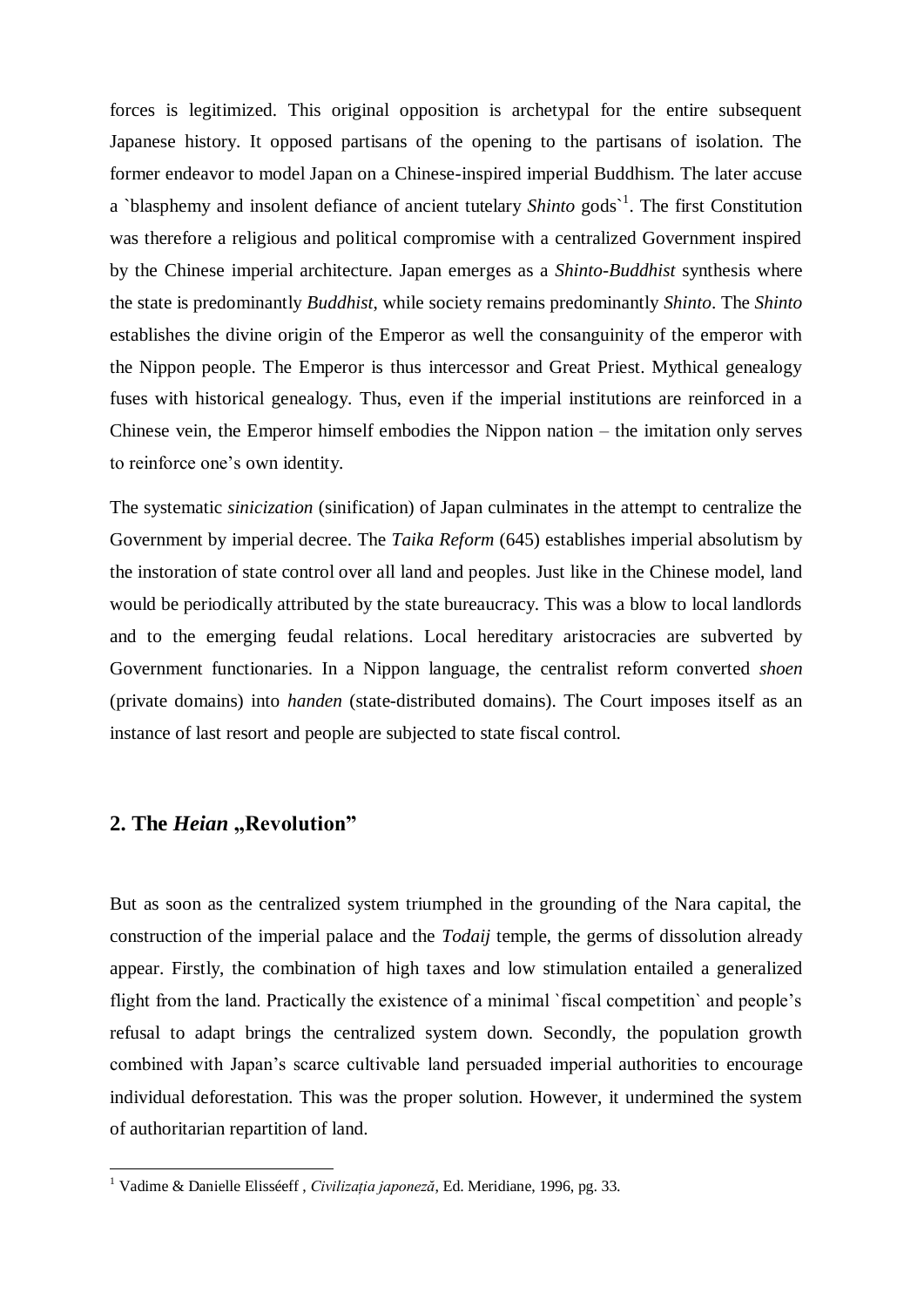"The Government aimed to encourage deforestation of unpopulated areas in order to add more resources. It succeeded in this, but at the cost of renouncing the imposition of the law of public attribution and even property of the land. Private property was born, opening a breach in the homogeneity of the despotic state  $-$  a disruption full of future consequences. Monasteries, numerous families grounded domains in distant regions where they were sole masters. The 743 executive order acknowledged as *private* (for perpetuity - *tenden einen shizai ho*) all the land recently gained for agriculture"<sup>2</sup>.

This mutation grows irreversible when the Emperor realizes *he will not be able to rule Japan as a Chinese sovereign*. This acknowledgement of private property generalized the flight from the land to the proportion of a massive internal migration. Courageous people leave overpopulated cities and practically engage into a vast civilizing work of pioneering pushing ahead the frontier of civilization by building great land properties, exploitation, houses, castles, hereby creating a *new people* – rough, virile, rich and free. This new class will soon become a free aristocracy, a rival power for the court nobility. This makes Japan exceptional on an Asian scale – as the sole Asian country to have produces something akin to Western feudalism - as a basis for a future division power, decentralization and economic prosperity.

## **3. The Genesis of Nippon Feudality**

## **3.1. An Emerging Warrior Aristocracy**

The aforementioned Japanese exception, as institutional acknowledgement and enforcement of ,,private property" slowly began to generate consequences: capital accumulation as well as the genesis of a disseminated class of free local landlords. But this economical mutation only came to display political effects with the occasion of the first "barbarian invasion"<sup>3</sup> (1019). The Emperor and the court nobility had no reaction, fact which entailed the collapse of the frontier and state authority. It was the occasion for local aristocrats to associate, take action and defend the country - because they had *something* to defend. The Imperial power was discredited and therefore marginalized. This is the origin of the Japanese *imperial symbolism* (as opposed to the Chinese *imperial absolutism*). The concrete power will be slowly taken over by the warrior leagues in opposition with the atrophied court aristocracy:

<sup>&</sup>lt;sup>2</sup> Vadime & Danielle Elisséeff, op. cit., p.47.

<sup>3</sup> Pirates anchored in Manchuria and Koreea (*djurtchat*) landed in 1019 in Heian Japan.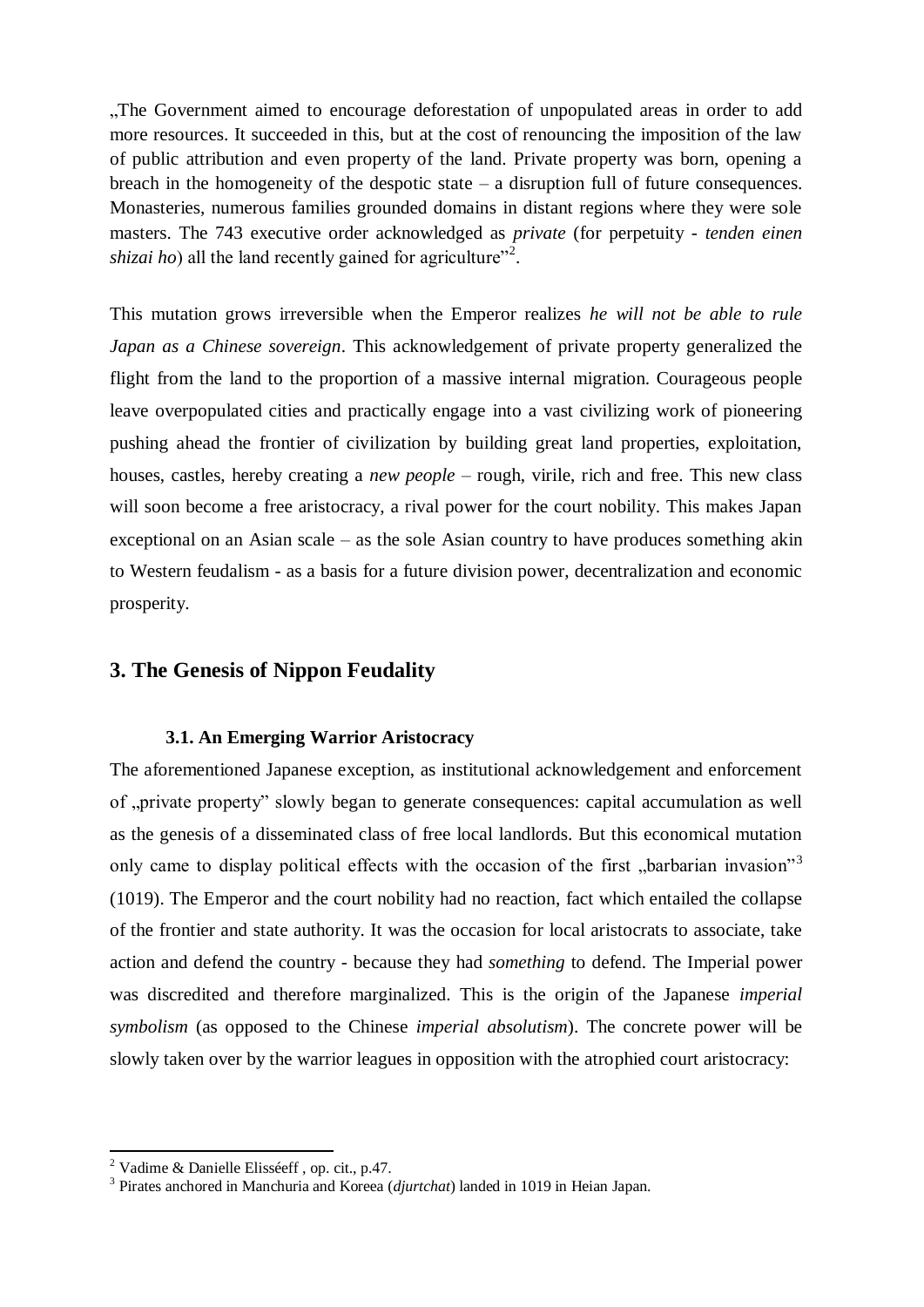"The authority of these warriors only emerged in the tumultuous and dramatic events. The official hierarchy ignores them and everything happens as if a parallel administration gradually double and then substitutes the official cadres by opposing them their own, more efficient, hierarchy"<sup>4</sup>.

#### **3.2. The Officialization of Private Property**

This coincides with the advent of the Japanese feudal state. The Court is forced to accept the enactment of a comprehensive *cadaster* ("feudal" and "European" institution of recording, officializing and guaranteeing real-estate and land property). This is a condition of a (relatively) free and prosperous economy as well as an economical evolution that makes Japan an "anomaly" at an Asian scale, but this will have lasting positive consequences<sup>5</sup>. In order to grasp the importance of this, it has to be contrasted with Chinese imperial absolutism that has emerged through a huge process of state expropriation of local landowners.

#### **3.3. An Endurant Division of Powers**

This division of powers would eventually culminate with the instoration of the *Shogunate*. The Emperor, the *Mikado*, still holds his symbolic power and theological prestige. However it is the *Shogun* that becomes the political and executive power and nobody reaches the Emperor except through him.

#### **3.4. Abdicating the Chinese Model**

All these changes culminated with the complete abandonment of the Chinese model and a prodigious process of decentralization leading to feudal concentration of power and the consecutive limitation of the Imperial power and bureaucracy<sup>6</sup>. This decentralization reaches even a point of *anarchy*" which is generally resented by historians, but during which it is important to mention that the economy continuously grew. Which means that even in times of local wars, the feudal model was prospering steadily. Eventually the warring clans are unified under a *Shogun*. The Emperor is marginalized as a symbol without effective power. This new centralization is however accomplished without expropriation and can be therefore

<sup>4</sup> Vadime & Danielle Elliseeff, op.cit.,58.

 $<sup>5</sup>$ , The power seizure by the warriors was a landmark in the slow process that has rendered Japan a feudal state.</sup> Crushed under the weight of economical forces that overweight it, the Court was compelled to acknowledge a state of fact. In 1069 the Emperor Go instituted an office for the inscription and delimitation of real estate and domains; this was, in principle, the constitution of property titles and of a cadaster", Daniele & Vadime Elisseeff, p. 58.

<sup>6</sup> Octavian Simu, *Civilizația tradițională japoneză,* Ed. Științifică și enciclopedică, București, 1984, pg. 146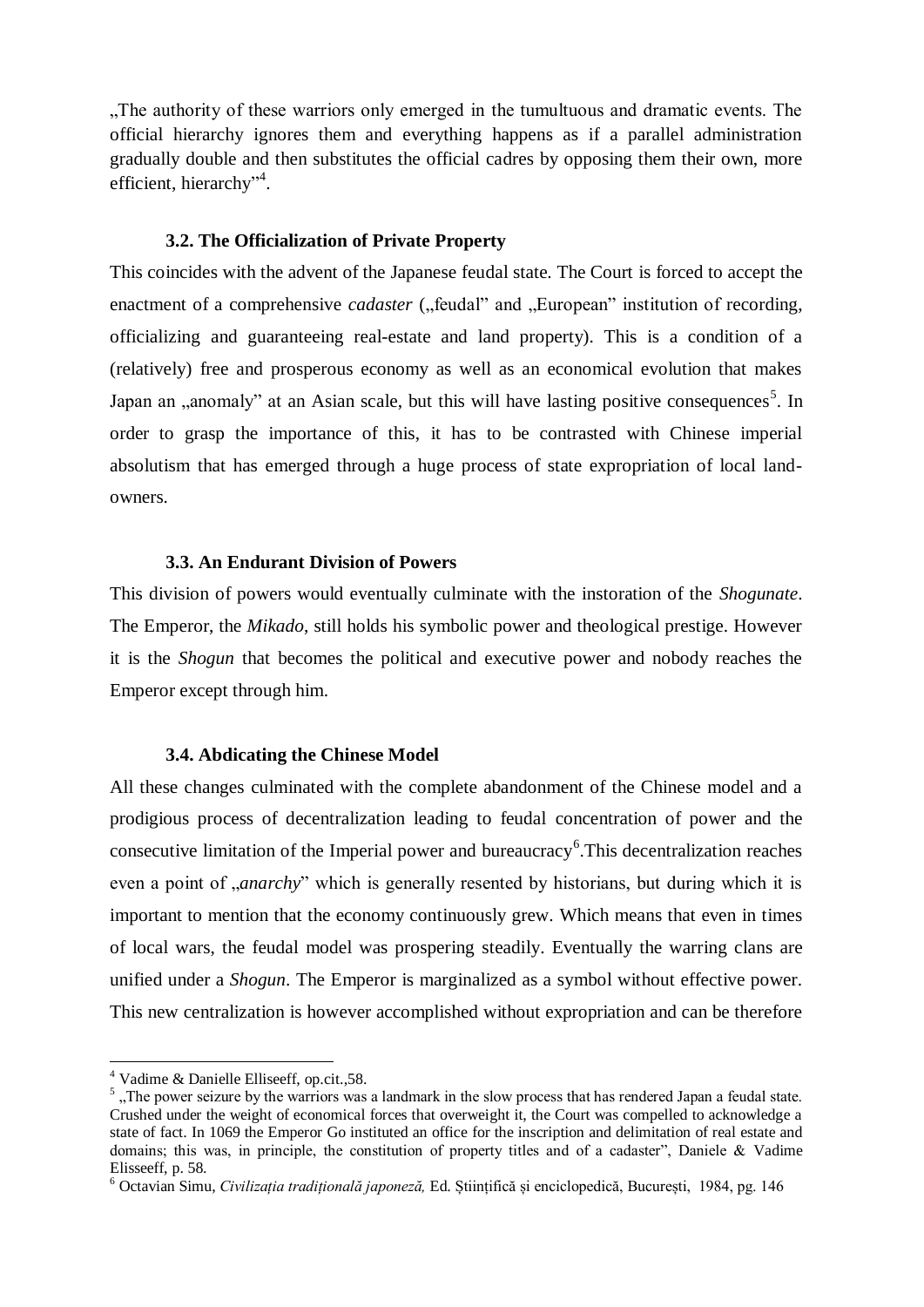regarded as *feudal synthesis of central power with local powers, and not as a despotic nationalization*. Very peculiar for Japan is that the new "bureaucracy" is actually the standing army itself (the *samurai*) recruited by hereditary extraction – which means they had a relative autonomy from central power.

#### **3.6. The Closing of the Japanese Mind**

The accomplishment of the new state form was going to be soon challenged by the "first wave" of globalization in the shape of Western contacts. The Japanese reaction to this was *Saikoku* (the closing of the land) in the name of *Pax Tokugawa*. However we might judge the radical idea of a complete closing of the land, we can say that it has eventually worked. We believe it is not adequate to say that it is only through the *Meiji* opening of the land that Japan eventually progressed. Many other countries were completely open and did not achieve the same result. Our thesis is that the preliminary closing of the Japanese land amounted to "a closing of the Japanese mind". But we believe this to have been a *`positive closure*` since a strong identity is the very condition for a successful confrontation of otherness in view of a dialectical synthesis. The epoch of *Saikoku* was the beneficial preliminary deepening and self-assertion of a Japanese identity prior to the full contact with the virulent Western frontier.

## **4. The** *Meiji* **Revolution**

Japan got consequently mentally strong when the Americans succeeded into forcing the seclusion. The epochal decision of *Kaikoku* (the opening of the land) can be understood as a true revolution since it destroyed the *Shogunate* and restored the *Emperor* as the head of modernizing forces. The opening of the frontiers was now meant as an *active opening*, oriented to the positive and selective assimilation of Western innovation in a dialectical equilibrium with Japanese traditions.

"This is how, after many tribulations, Japan accepted the West the same way it followed China – as a student, but never as a slave  $(\ldots)$ . Brutally confronted with an alien civilization, the Japanese strength lay in believing in its own talen and final victory, beyond passing models. Even if they sometimes acknowledged their weaknesses, the sons of the *samurai* never declared themselves defeated in advance. The reforms that succeded derived from the original belief that the technical development required a cultural transformation. Contrary to appearences, this meeting of the West and the East was not so much a brutal fight between cannons and swords as a fight between two modes of being, and, despite all their hate or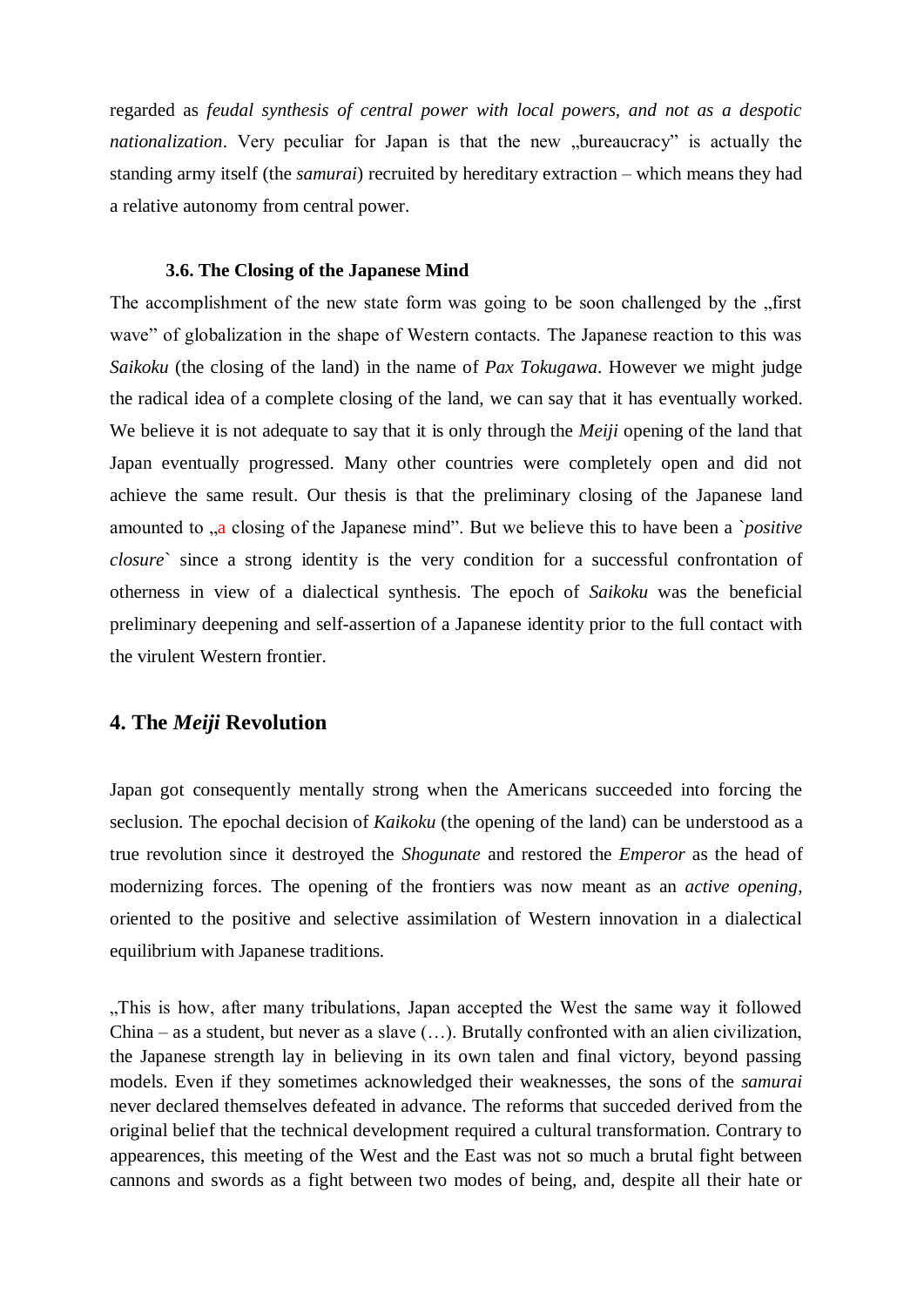natural suspicion towards some possible invaders, the Japanese people always respected the spirit of a civilization they had the intelligence to assimilate"<sup>7</sup>.

But there is something vital to say about the authentic heroes behind this revolution. The warrior aristocrats have effectively taken a grandiose decision completely against their classinterest and in the name of the country: "Paradoxically, the core of the renewal movement it triggered, the *bushi* class, deprived of its own *raison d'étre*, lost all power" 8 .

This is politically utterly irrational unless we understand the visionary and sacrificial spirit of the *samurai*. We can describe this as an authentic sacrifice of an entire elite for a new country project, a sacrifice motivated by a vision. The samurai fidelity towards the Shogun was to become fidelity towards the Emperor<sup>9</sup>. The greatness of abdicating their privileges can be described as a *collective political seppuku* or as an honourable sacrifice of the military caste in order to grant the triumph of Japon in the future confrontation with the West. This is how it was possible not only to avoid Western colonization, but also to build the first modern Asian empire capable to defeat a Western power.

## **5.** *Awase* (合わせる**): the Japanese Ideea and the Nippon Dialectic**

A careful look at Japanese history will be able to identify some phenomenological constants. These, we claim, contain what we can call `the Japanese idea` - a certain , national character" or vocation presiding over a pattern in important historical decisions. Just like in the case of a person, *character* can be retroactively deduced from the dominant tendency of the subject's actions. In order to essentialize, we hold this idea and its inner dialectic to be reflected in the Japanese term *Awase* (合わせる). One translation is "amalgamation" or ...adaption" but it aspires to capture form of engaging something by articulating with or by assuming something. The ability to negociate, adapt and absorb we already put into evidence is superbly captured in the notion of *Awase*:

"The tactic of incorporating a powerful threat rather than directly confronting it, and of drawing on a potential opponent's strengths rather than trying simply to destroy them, is still widely seen today as a basic Japanese preference. Its identification at such an early stage of Japanese history is testimony to the depth of such a tradition" (…) Kitahara (a psychologist)

<sup>7</sup> Vadime & Danielle Elisséeff , pg. 111.

<sup>8</sup> Vadime & Danielle Elisséeff , pg. 112.

<sup>9</sup> Yoshio Sugimoto, *Making Sense of Nihonjinron*, Thesis eleven, n.57, 1999, p. 81.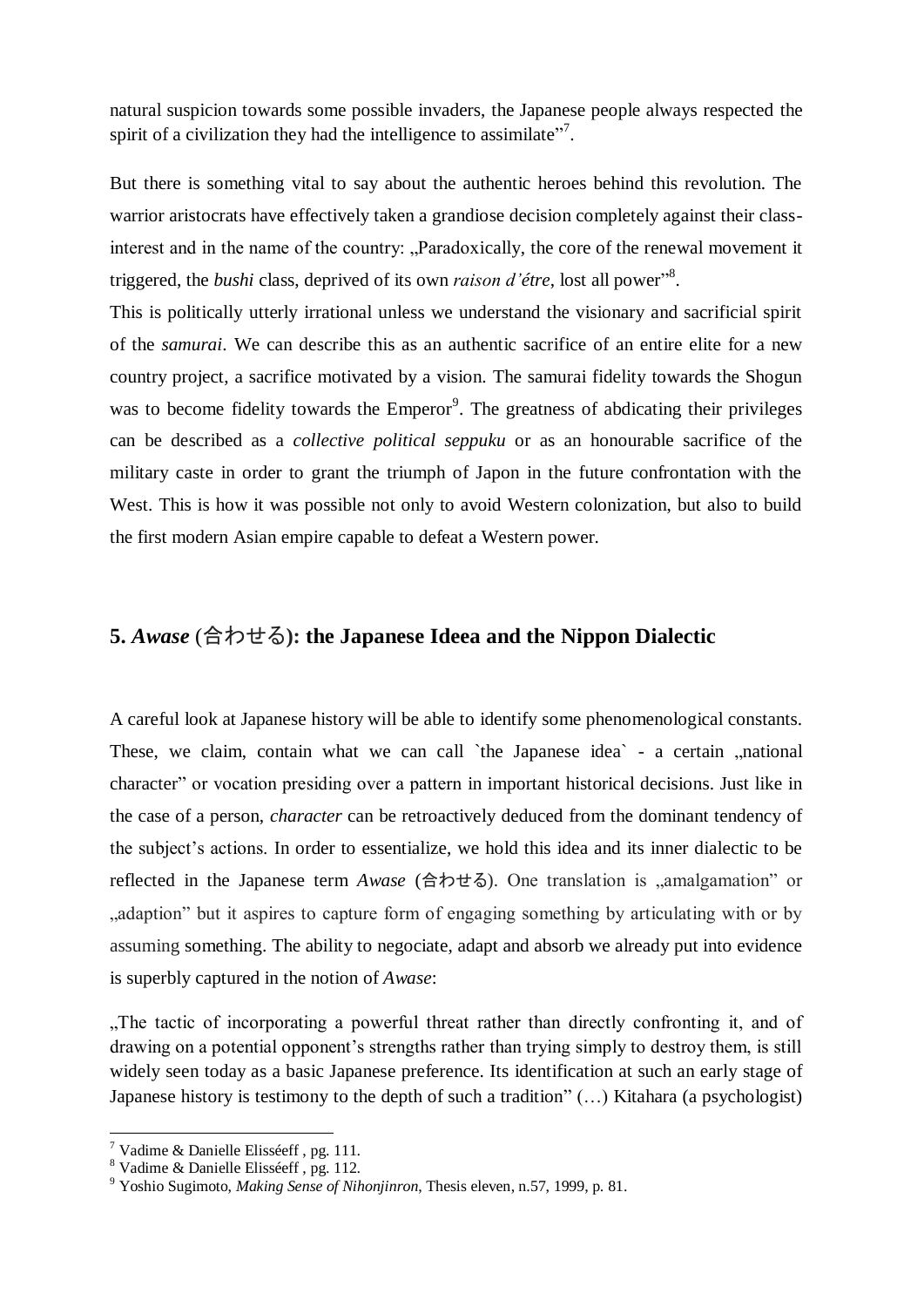describes the preferred Japanese attitude towards potential threat—throughout history—as one of '*identification with the aggressor*', attempting to *incorporate* rather than confront any strong point of that threat. On the other hand, Japanese history also shows that when a foe was considered weak, little if any attempt was made to avoid confrontation."<sup>10</sup>

#### **5.1. The Budhist** *versus* **Shinto Dialectic**

The very first inception of a Japanese state, the *Yamato* state, exhibits already the dialectical tension that characterized the entire history of Japan: an opposition and a dualism that is resolved through the implicit acknowledgement of two official powers.

"In this they relied heavily on negotiation and persuasion - and no doubt threat and coercion - rather than simple military confrontation. Their preferred method seems to have been to incorporate local chiefdoms already established in Yayoi times, and give the chieftains themselves places within the Yamato hierarchy. Ranks and titles were used by the Yamato court to give potentially troublesome members of formerly independent local regimes a personal stake in the emerging imperial system"<sup>11</sup>.

This was not only about two rival clans, but the conflict was further elaborated since the Imperial faction envisaged a "sinicization" of the state through the import of (Chinese-style) Budhism in a civilizatory impulse. The compromise between the Sinocentric (*Buddhist*) pole and the Nipponocentric (*Shinto*) pole resulted in the articulation in the spirit of *Awase* of a (mostly) *Buddhist* state with a (mostly) *Shinto* society, that is as a first compromise between the inner tradition and the external innovation.

#### **5.2. The** *Taika* **versus** *Sengoku* **Dialectic**

Very ample oscillations between centralization and decentralization also mark Japanese history. Beginning with *Taika* Reform (as superconcentration of state power) and ending with *Sengoku* (as feudal anarchy), Japan oscillates between the emulation of China and the self-assertion of its own local powers. The Shogunal resolution of this antinomy displays a typical Japanese way of negotiating between the (Chinese-style) *Taika* centripetal Statemonism and *Sengoku* centrifugal pluralism as a dialectical synthesis of extremes. The resulting authority is central but legitimized by feudal local powers: this means the central power adapted to, consecrated and absorbed local powers in the spirit, once again, of *Awase*. The *Shogunate* is therefore a stable equilibrium between centripetal and centrifugal forces.

<sup>&</sup>lt;sup>10</sup> Kenneth G. Henshall, *A History of Japan. From Stonage to Superpower*, Palgrave MacMillan, 1999, p. 12; p. 189.

<sup>&</sup>lt;sup>11</sup> Kenneth G. Henshall, op.cit, p. 12.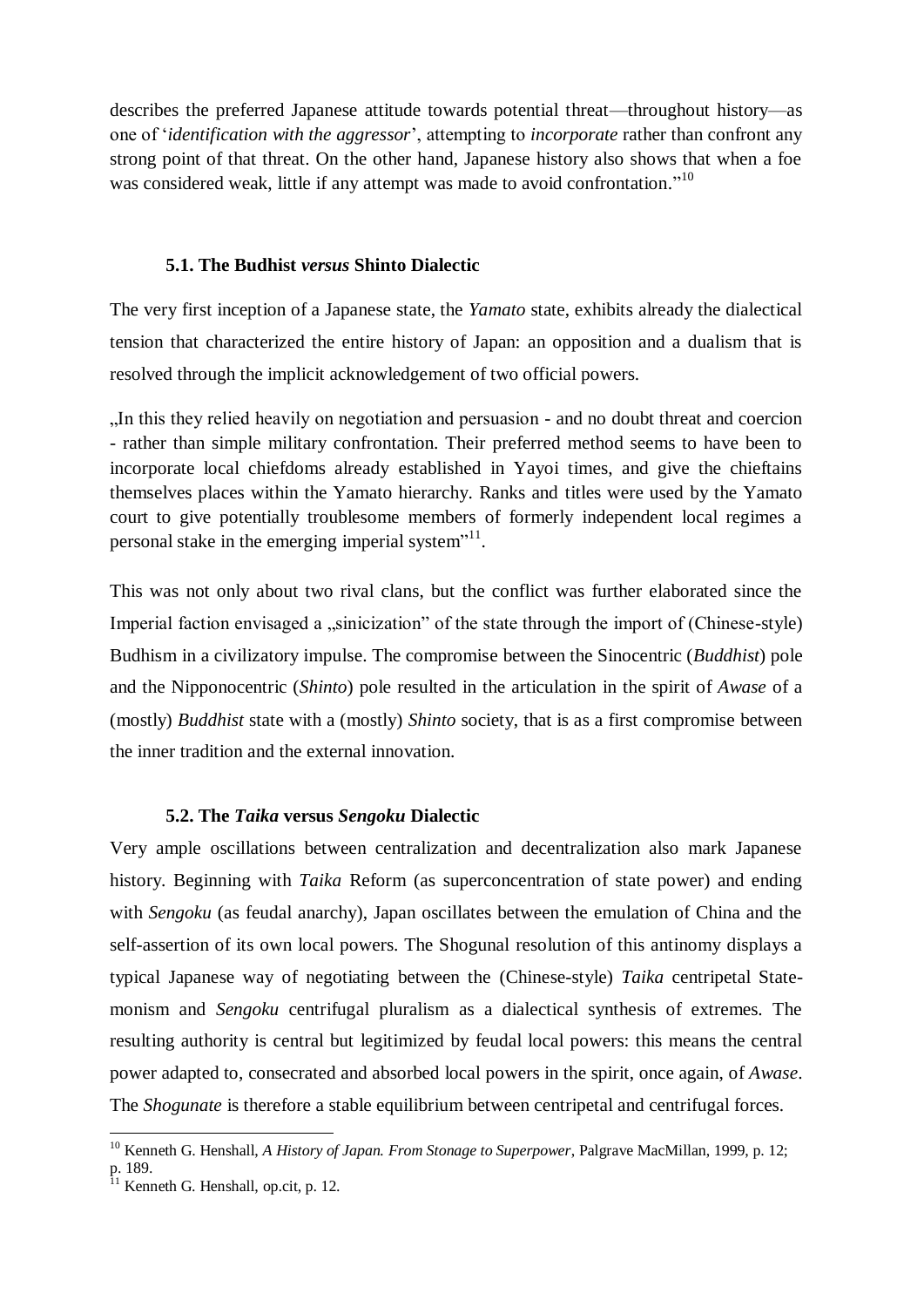#### **5.3. The** *Tenno* **versus** *Shogun* **Dialectic**

As a result of the split of powers, the Emperor is not completely displaced but rather replaced. The Emperor stands as symbolic, transcendent and charismatic power, whereas the Shogun takes over the effective, executive use of power. Historically this has alternated but in opposition with the Chinese imperial absolutism and hieratic power monism, the Japanese idea (*Awase*) has, once again, adapted and adopted divisions and oppositions into a concrete rather than abstract unity, as a secret of the Japanese enduring historical success.

#### **5.4. The** *Sakoku* **versus** *Kaikoku* **Dialectic**

The series of previous oppositions repeats itself in the dilemma opposing partisans of the closing of the country (*Sakoku*) and partisans of its opening (*Kaikoku*). Despite a radical closing, Japan dialectically converted to a symmetrically radical opening. The extreme refusal of Westernization dialectically converted into an extreme adoption of Westernization. What provides however a dialectical unity to this alternation is, again, the spirit of *Awase* that granted a successful final compromise between Sakoku and Kaikoku in the guise of an adaption and adoption of a selective opening, which is the middle term between complete closing or complete opening.

#### **5.5. The** *Wakon* **versus** *Yosai* **Dialectic**

**.** 

More concretely, the samurai scholar Sakuma Shozan has formulated this dialectical synthesis as "Eastern ethics (*Wakon*), Western science (*Yosai*)" as the exemplary formula of Japan's selective opening. Persistence into the closure would have meant defeat. Complete opening would have meant dissolution of the self. Yet again the spirit of *Awase* inspired the adoption of otherness, as *Yosai* absorbed and subordinated in the interest of *Wakon*. The end is *Wakon*, while the means is  $Yosai -$  absorbtion through incorporation<sup>12</sup>.

The Nippon renaissance is therefore grounded in a mechanism of selective cultural import, or articulation of Western infrastructure with Eastern suprastructure. A successful emulation of Western model can only make sense if your identity is preserved. The soul of Japan cannot be abolished. The glory of the *samurai*, the code of honour and rigor still stand as immortally inspiring models. If Japan abdicates these values, Japan abdicates itself. This is

<sup>12</sup> John E. Van Sant, *Sakuma Shozan's Hegelian Vision for Japan*, Asian Philosophy, No. 3, November 2004, p. 277-292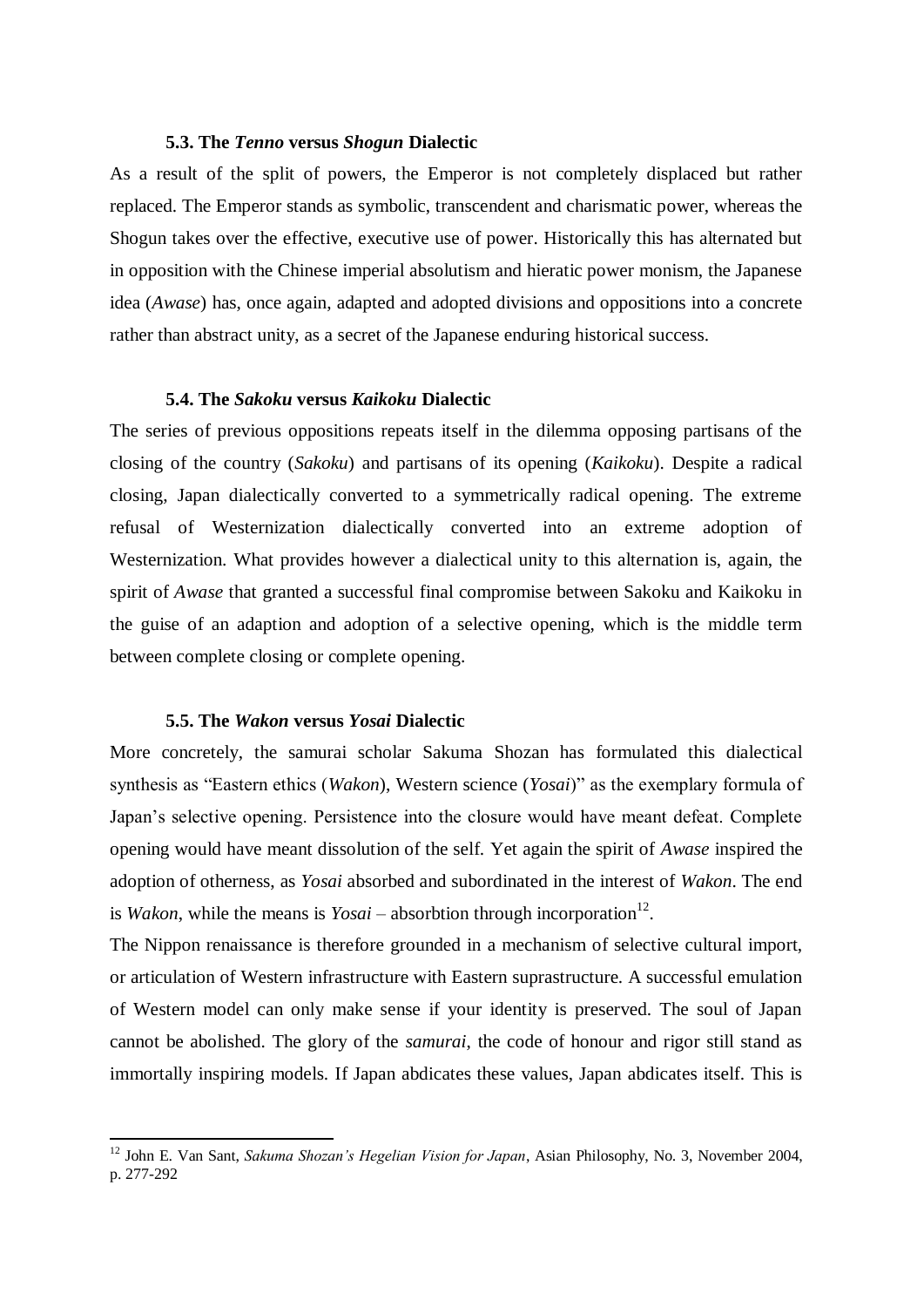why what really grants success is the continuing celebration of its identity as a solid ground that justifies any cultural assimilation.

#### **5.6.** *Awase* **as dialectical resolution of oppositions**

A conflict of self-interpretations is the result of such historical antagonisms. Conceptions inquiring into the "Japanese Idea" comprise self-interpretations such as:

**1.** *Japan is a small, marginal and dispersed country.* Initially, Japanese are called, from a sinocentric standpoint, "barbarians from the East". Japan appears as peripherial as opposed to the Chinese matrix of civilization. Later authors such as Asami Keisai insist that, no matter how inferiority or superiority are perceived, Japan is the real *Middle Kingdom*, by using a sort of *a priori centrality*, without external comparison. Asami Keisai argues that: ", small does not mean inferior. Quite the contrary: if your father is small, than is a small man inferior as father? Our country is small, but brilliant people can sometimes appear from time to time".

"Japan is an ingenious country (*Katsube seygio*)". "Even though we cannot invent anything new, we do excel at taking something that someone else has made, utilizing it fully and adding our own ingenuity to it" (Hattori Taiho). Or in the same sense: "Strong at emulating others but weak at creating things herself, being expert in imitation<sup>"13</sup> (Nishi Amane).

**2.** *Martial Arts and Valor*: "Our Japan truly excels all other nations in the martial valor of its people" (Fujii Ransai). This martial consciousness triumphs over the old Chinacomplex. "Our country is a nation of *arms*. The land to the west (China) is a nation of *letters*. Nations of letters value the pen. Nations of arms value the sword". (Nakamura Motosune, 1843). This "overemphasis on sword rather than a pen<sup> $n^{14}$ </sup> decisively marked national pride – in opposition to the Chinese one.

**3. Substance and Straightforwardness.** 1. "Some thinkers saw Japan to be a nation of substance, or the solid qualities alluded by Confucius: uncultivated, even barbaric from one perspective, but honest and straightforward from another"<sup>15</sup>. The substance does not need ornaments, and Japan takes exeption from the Oriental fast by being an austere civilization.

-

<sup>13</sup> Watanabe Hiroshi, *A History of Japanese Political Thought, 1600-1901*, International Library Trust / International House of Japan, p. 281-282

<sup>&</sup>lt;sup>14</sup> Watanabe Hiroshi, op.cit., p. 284

<sup>15</sup> Watanabe Hiroshi, op.cit., p. 285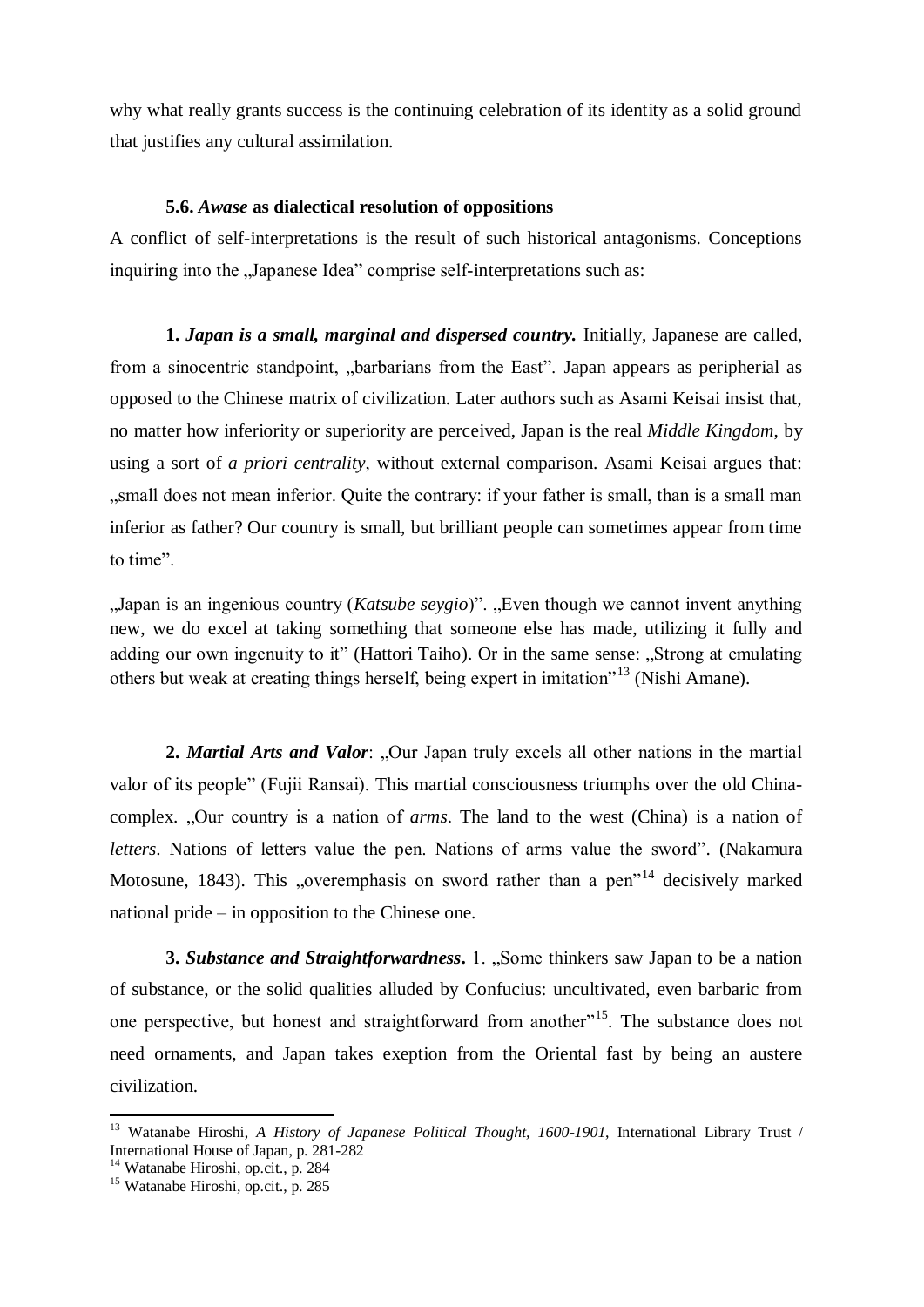2. "The people of China value empty words, and as a result, they are naturally tending to deceit.... Our country values plain speaking and thus people are naturally honest<sup>"16</sup> (Sakuma Taika, 1778).

**4.** *Gods and Emperors***.** *Shinkoku* is celebrated as a land of gods, protected by thousands of gods (*Nihon Shoki*). "Japan is by origin the land of gods. The unfathomable functioning of *yin* and *yang*, given a name is called *god*. Who could fail to hallow and revere the sacredness of the sacred, the spirituality of the spirit? Japan is also called the land of *buddhas*, and not without a reason..." (*Konchiin Suden*).

The imperial political theology articulated the celestial forefather with his descendants, as will as with the entire Japanese nation. The imperial intercession connects the sacred and the profane, the land of gods and the land of humans, thus justifying the perennity of imperial loyalism. The consequence was the continuity of the dynastic line - in utter opposition to the cycle of dynastic violence in China. This constitutes a source of national pride: the national Shintoists say that if the Emperor would be treated in Japan the same way he was treated in China, even childred would cry.

\*\*\*

Every time Japan confronted an opposition, the solution was not the *elimination* of one term, nor their *fusion*, but their *articulation through incorporation*: that is the creation of a concrete, integrative, unity. *This is why we take Awase to be the Japanese idea itself, the unique idea that best captures the Nippon spirit*.

A Japanese self-interpretive metaphor of this *souplesse d'esprit* can help us better understand this Nippon dialectic of incorporation: it is the image of the *bambus*, as sapiential metaphor of elasticity. The *bambus* is antinomian - it is the souple middle term between stonelike rigidity and waterlike fluidity. The apogee of the Nippon idea (implicit in the *Awase* concept) was prodigiously verified in the crucial moment of the dialectical transition from *Shogunat* to *Meiji*. The imperial restoration successfully accomplished the resolution of the Western challenge that triggered the Nippon dialectic of the closing and the opening. The inner scission entailed by external pressure was resolved through incorporation (*Awase*) of the external as resolution of the scission itself. Or: *Awase* operated the dialectical synthesis between *Sakoku* and *Kaikoku*. A total closure in its own identity is unilateral. A total opening towards its otherness is unilateral. It is however the Nippon spirit of *Awase*

**.** 

<sup>&</sup>lt;sup>16</sup> Watanabe Hiroshi, op.cit., p. 286